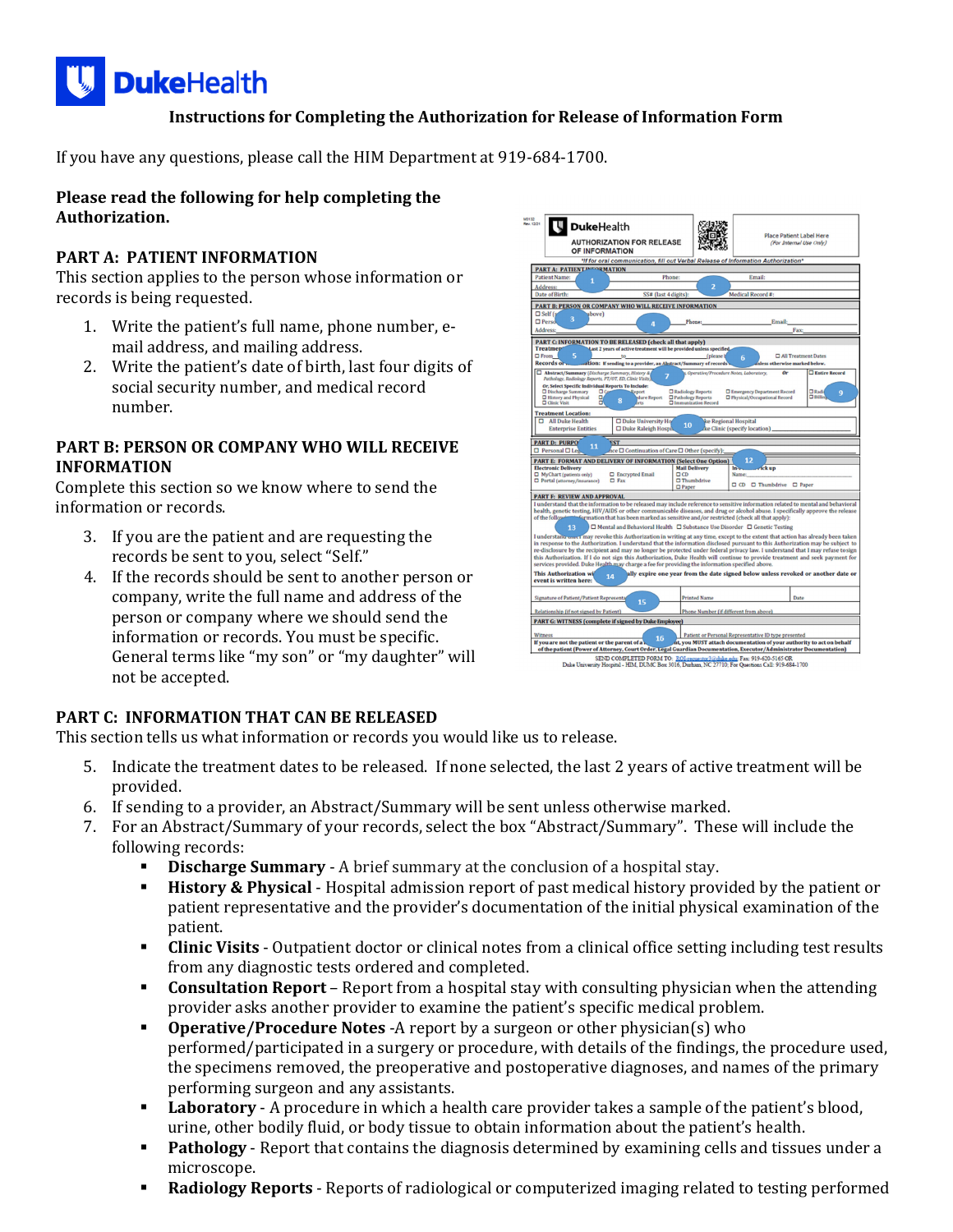

to diagnose a patient's condition such as broken or displaced bones, foreign objects or masses, abnormal functions of organs, etc.

- **Physical/Therapy Occupational Record** Documented notes for the assessment and treatment of physical, occupational or speech communication problems or disorders.
- **Emergency Department Record** Documented notes by doctors or other clinicians regarding treatment received in the emergency department including test results from any diagnostic tests ordered and completed.
- 8. If you need specific information, select specific individual reports here.
- 9. For all of your medical records, except billing and radiology images, select "Entire Record." You must specifically select "Billing Records" and "Radiology Images" to receive those records.
- 10. Check the box where the treatment occurred. If you are unsure, or want records from all treatment locations, check "All Duke Health Enterprise Entities."
	- Note, if you select one of the hospital locations, we will also release your records from the clinics located at that hospital.
	- If you are requesting records from a specific clinic, please specify the clinic or provider.

# **PART D: PURPOSE OF REQUEST**

11. Check the box that provides the reason you want the information or records.

## **PART E: FORMAT AND DELIVERY OF INFORMATION**

This section tells us how to send the information or records.

- 12. If you want an electronic or paper copy of the records, check a box in one of the columns that applies.
	- **Electronic Delivery**:
		- \*MyChart Depending on size, records can be uploaded directly to your MyChart account.
			- Patient must have an active MyChart Account
			- Minor Children under age 12 will be released to Parent.
			- Children Ages 12-17 Unable to release records to these accounts. Alternative means of delivery will be requested.
			- \*Encrypted Email –A PDF copy of the records can be securely emailed to you.
		- Fax Due to security concerns, we recommend only faxing records to your other health care providers.
		- Portal Use of vendor portal by attorneys, insurance companies and other  $3<sup>rd</sup>$  parties.
	- **Mail**:
- Thumb Drive/CD A PDF copy of the records can be put on a thumb drive or CD and mailed to you.
- Paper
- **In‐Person Pickup**:
	- State your name or designated individual to pick up records. Select CD, thumb drive, or paper.

\*Depending on size of file, we may contact you to select a different format of delivery.